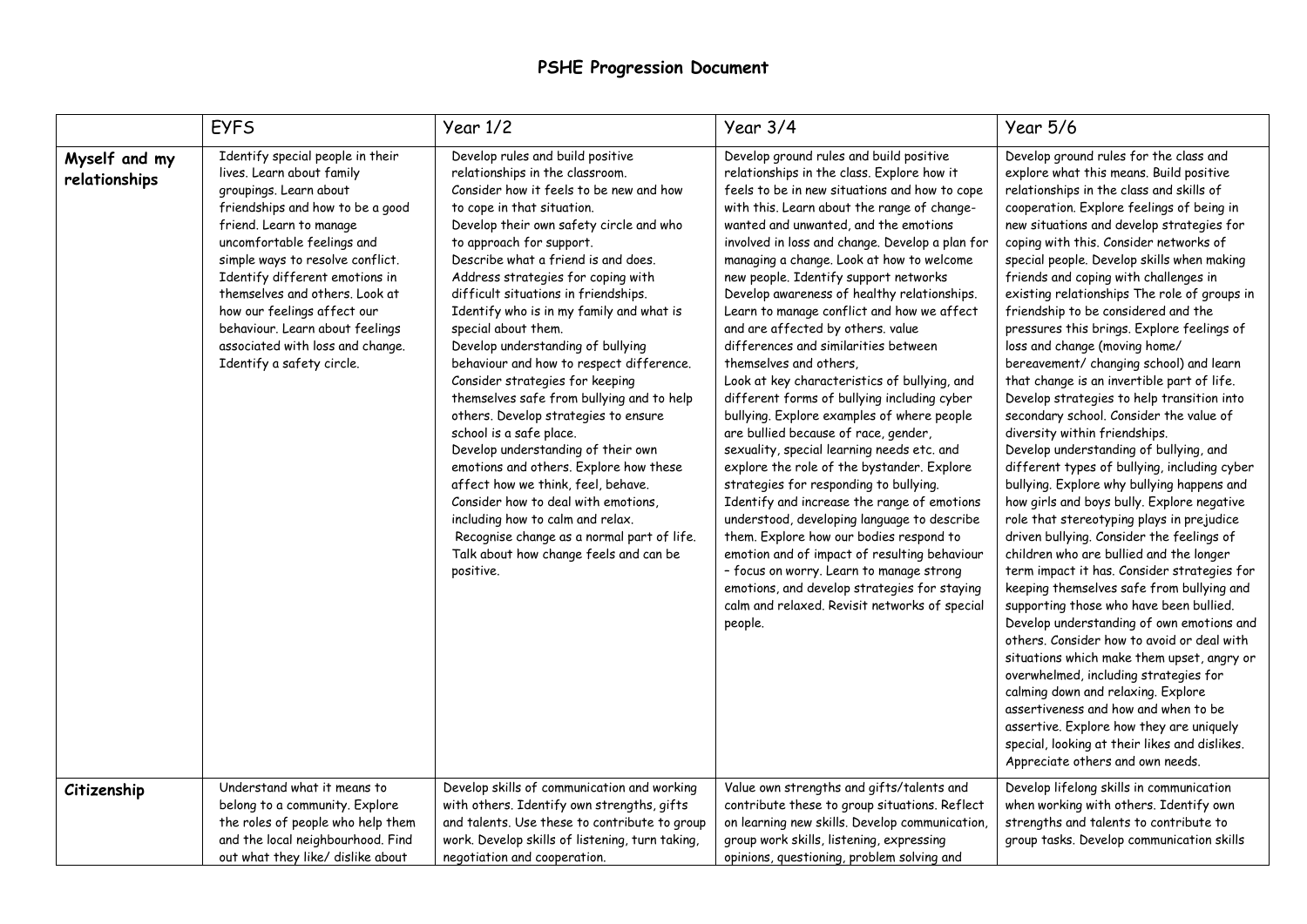## [Type here]

|                                 | the local area. Develop caring<br>attitude towards animals and<br>plants.                              | Identify own responsibilities in and out of<br>school. Develop understanding of democratic<br>decision making. Learn how to share opinions<br>respectfully.<br>Develop sense of self-worth and personal<br>identity. Learn about different cultures and<br>groups, and the importance of not<br>stereotyping people on the basis of<br>difference. Develop understanding of the<br>needs of the environment | decision making. Learn to persevere at a task<br>and develop reliance. Evaluate own and others<br>work, giving and receiving feedback<br>sensitively.<br>Identify difference between needs and<br>wants. Introduce idea of rights focus on UN<br>Convention on the Rights of the Child. Learn<br>that rights come with responsibility. Develop<br>an understanding of democratic decision<br>making and how these affect everyday life.<br>Experience voting and learn to share<br>opinions, ensuring they listen to others, take<br>turns and show respect.<br>Explore what makes identity and learn about<br>communities within the UK. Consider<br>different views, beliefs, lifestyles and<br>understand about stereotyping and<br>challenging it. Look at the role of the media,<br>Learn to care for the local environment and<br>pets. | such as listening, debating, explaining views<br>and acknowledging the views of others.<br>Develop sense of identity and self worth.<br>Consider ethnic make up of local and<br>national community and the benefits of<br>living in a diverse society. Develop<br>understanding of the negative effects of<br>stereotyping and prejudice, including the<br>impact |
|---------------------------------|--------------------------------------------------------------------------------------------------------|-------------------------------------------------------------------------------------------------------------------------------------------------------------------------------------------------------------------------------------------------------------------------------------------------------------------------------------------------------------------------------------------------------------|-----------------------------------------------------------------------------------------------------------------------------------------------------------------------------------------------------------------------------------------------------------------------------------------------------------------------------------------------------------------------------------------------------------------------------------------------------------------------------------------------------------------------------------------------------------------------------------------------------------------------------------------------------------------------------------------------------------------------------------------------------------------------------------------------------------------------------------------------|-------------------------------------------------------------------------------------------------------------------------------------------------------------------------------------------------------------------------------------------------------------------------------------------------------------------------------------------------------------------|
| Healthy and<br>safer lifestyles | Value and appreciate their own<br>and others bodies. Recognise and<br>name external parts of the body, | Learn the importance of a healthy<br>lifestyle. Learn about a balanced diet (inc<br>5 day), sleep, dental hygiene and hand                                                                                                                                                                                                                                                                                  | Look at factors that contribute to a healthy<br>lifestyle, for example healthy eating, sleep<br>and use of free time. Use the Eatwell plate                                                                                                                                                                                                                                                                                                                                                                                                                                                                                                                                                                                                                                                                                                   | Look at healthy eating and physical activity.<br>Learn about different substances food<br>contains including nutrients and benefits.                                                                                                                                                                                                                              |
|                                 | including sexual parts of the                                                                          | washing.                                                                                                                                                                                                                                                                                                                                                                                                    | to plan and make healthy balanced meals.                                                                                                                                                                                                                                                                                                                                                                                                                                                                                                                                                                                                                                                                                                                                                                                                      | Be encouraged to take responsibility for                                                                                                                                                                                                                                                                                                                          |
|                                 | body. Look at similarities and                                                                         | Develop familiarity of names for main                                                                                                                                                                                                                                                                                                                                                                       | Look at physical and mental benefits of                                                                                                                                                                                                                                                                                                                                                                                                                                                                                                                                                                                                                                                                                                                                                                                                       | own healthy lifestyle.                                                                                                                                                                                                                                                                                                                                            |
|                                 | differences between girls and                                                                          | external parts of the body. Consider                                                                                                                                                                                                                                                                                                                                                                        | exercise. Look at wider meaning of healthy                                                                                                                                                                                                                                                                                                                                                                                                                                                                                                                                                                                                                                                                                                                                                                                                    | Broaden knowledge of drug types and the                                                                                                                                                                                                                                                                                                                           |
|                                 | boys. Develop basic personal                                                                           | simple hygiene practices and their                                                                                                                                                                                                                                                                                                                                                                          | lifestyle, for example sleep, dental hygiene,                                                                                                                                                                                                                                                                                                                                                                                                                                                                                                                                                                                                                                                                                                                                                                                                 | role of health professionals who handle                                                                                                                                                                                                                                                                                                                           |
|                                 | hygiene routines, for example                                                                          | responsibility for carrying this out, to                                                                                                                                                                                                                                                                                                                                                                    | leisure activities and emotional health. Have                                                                                                                                                                                                                                                                                                                                                                                                                                                                                                                                                                                                                                                                                                                                                                                                 | drugs. Reflect on sources of support from                                                                                                                                                                                                                                                                                                                         |
|                                 | toileting and washing, dressing                                                                        | develop respect for their body.                                                                                                                                                                                                                                                                                                                                                                             | the opportunity to plan and prepare healthy                                                                                                                                                                                                                                                                                                                                                                                                                                                                                                                                                                                                                                                                                                                                                                                                   | trusted adults and consider how to ask for                                                                                                                                                                                                                                                                                                                        |
|                                 | and undressing. Understand what                                                                        | Distinguish yes and no touches, and                                                                                                                                                                                                                                                                                                                                                                         | snacks/ meals and a religious festival/                                                                                                                                                                                                                                                                                                                                                                                                                                                                                                                                                                                                                                                                                                                                                                                                       | help. Focus on legal drugs nicotine and                                                                                                                                                                                                                                                                                                                           |
|                                 | our body needs to be healthy.                                                                          | explore good and bad secrets.                                                                                                                                                                                                                                                                                                                                                                               | celebration. Be encouraged to take                                                                                                                                                                                                                                                                                                                                                                                                                                                                                                                                                                                                                                                                                                                                                                                                            | alcohol. Look at effects of these on the                                                                                                                                                                                                                                                                                                                          |
|                                 | Learn about the benefits of a                                                                          | Consider how babies develop into children                                                                                                                                                                                                                                                                                                                                                                   | responsibility for their own lifestyle.                                                                                                                                                                                                                                                                                                                                                                                                                                                                                                                                                                                                                                                                                                                                                                                                       | brain and body. Explores public awareness                                                                                                                                                                                                                                                                                                                         |
|                                 | balanced diet, rest, sleep and                                                                         | then adults, and what babies and young                                                                                                                                                                                                                                                                                                                                                                      | Consider physical risk and associated                                                                                                                                                                                                                                                                                                                                                                                                                                                                                                                                                                                                                                                                                                                                                                                                         | of solvents, illegal drugs etc. Consider ways                                                                                                                                                                                                                                                                                                                     |
|                                 | exercise.                                                                                              | children need to stay healthy and safe.                                                                                                                                                                                                                                                                                                                                                                     | feelings. Consider strategies for reducing                                                                                                                                                                                                                                                                                                                                                                                                                                                                                                                                                                                                                                                                                                                                                                                                    | to reduce harm in relation to this.                                                                                                                                                                                                                                                                                                                               |
|                                 | Learn about their safety circle                                                                        | Explore feeling of safe/unsafe. Learn                                                                                                                                                                                                                                                                                                                                                                       | risk in everyday situations. Learn what                                                                                                                                                                                                                                                                                                                                                                                                                                                                                                                                                                                                                                                                                                                                                                                                       | Learn skills to keep safe on the roads-                                                                                                                                                                                                                                                                                                                           |
|                                 | and how to ask for help. Explore                                                                       | skills to assess risk, social and emotional.                                                                                                                                                                                                                                                                                                                                                                | constitutes an emergency and how to deal                                                                                                                                                                                                                                                                                                                                                                                                                                                                                                                                                                                                                                                                                                                                                                                                      | cycling. Build on pedestrian road safety                                                                                                                                                                                                                                                                                                                          |
|                                 | good and bad touches and good/                                                                         | Consider ways to take control of their own                                                                                                                                                                                                                                                                                                                                                                  | with this situation. Build on understanding of                                                                                                                                                                                                                                                                                                                                                                                                                                                                                                                                                                                                                                                                                                                                                                                                | understanding. Consider dangers of                                                                                                                                                                                                                                                                                                                                |
|                                 | bad secrets. Learn the potential                                                                       | safety. Learn how to ask for help in                                                                                                                                                                                                                                                                                                                                                                        | who they can ask for help in these situations.                                                                                                                                                                                                                                                                                                                                                                                                                                                                                                                                                                                                                                                                                                                                                                                                | electricity in the home and railways and                                                                                                                                                                                                                                                                                                                          |
|                                 | dangers of known and unknown                                                                           | emergencies and revisit safety circles.                                                                                                                                                                                                                                                                                                                                                                     | Consider dangers associated with fire and                                                                                                                                                                                                                                                                                                                                                                                                                                                                                                                                                                                                                                                                                                                                                                                                     | learn basic techniques to keep safe. Learn                                                                                                                                                                                                                                                                                                                        |
|                                 | substances.                                                                                            | Learn about sixth sense and how to use                                                                                                                                                                                                                                                                                                                                                                      | water and learn strategies for keeping safe.                                                                                                                                                                                                                                                                                                                                                                                                                                                                                                                                                                                                                                                                                                                                                                                                  | to reduce the risk of accidents.                                                                                                                                                                                                                                                                                                                                  |
|                                 |                                                                                                        | senses to stay safer.                                                                                                                                                                                                                                                                                                                                                                                       | Consider ways to keep safe and have fun.                                                                                                                                                                                                                                                                                                                                                                                                                                                                                                                                                                                                                                                                                                                                                                                                      | Focus on basic anatomy and physical<br>difference between male and female                                                                                                                                                                                                                                                                                         |
|                                 |                                                                                                        | Consider elements of road safety Look at<br>ways to stay safe in the sun, near water                                                                                                                                                                                                                                                                                                                        | Focus on basic anatomy and external body<br>parts of males and females. Consider the                                                                                                                                                                                                                                                                                                                                                                                                                                                                                                                                                                                                                                                                                                                                                          | bodies. Learn routines of hygiene and                                                                                                                                                                                                                                                                                                                             |
|                                 |                                                                                                        | and if lost.                                                                                                                                                                                                                                                                                                                                                                                                | capabilities of their bodies to develop                                                                                                                                                                                                                                                                                                                                                                                                                                                                                                                                                                                                                                                                                                                                                                                                       | benefits of, in relation to puberty. Main                                                                                                                                                                                                                                                                                                                         |
|                                 |                                                                                                        |                                                                                                                                                                                                                                                                                                                                                                                                             |                                                                                                                                                                                                                                                                                                                                                                                                                                                                                                                                                                                                                                                                                                                                                                                                                                               |                                                                                                                                                                                                                                                                                                                                                                   |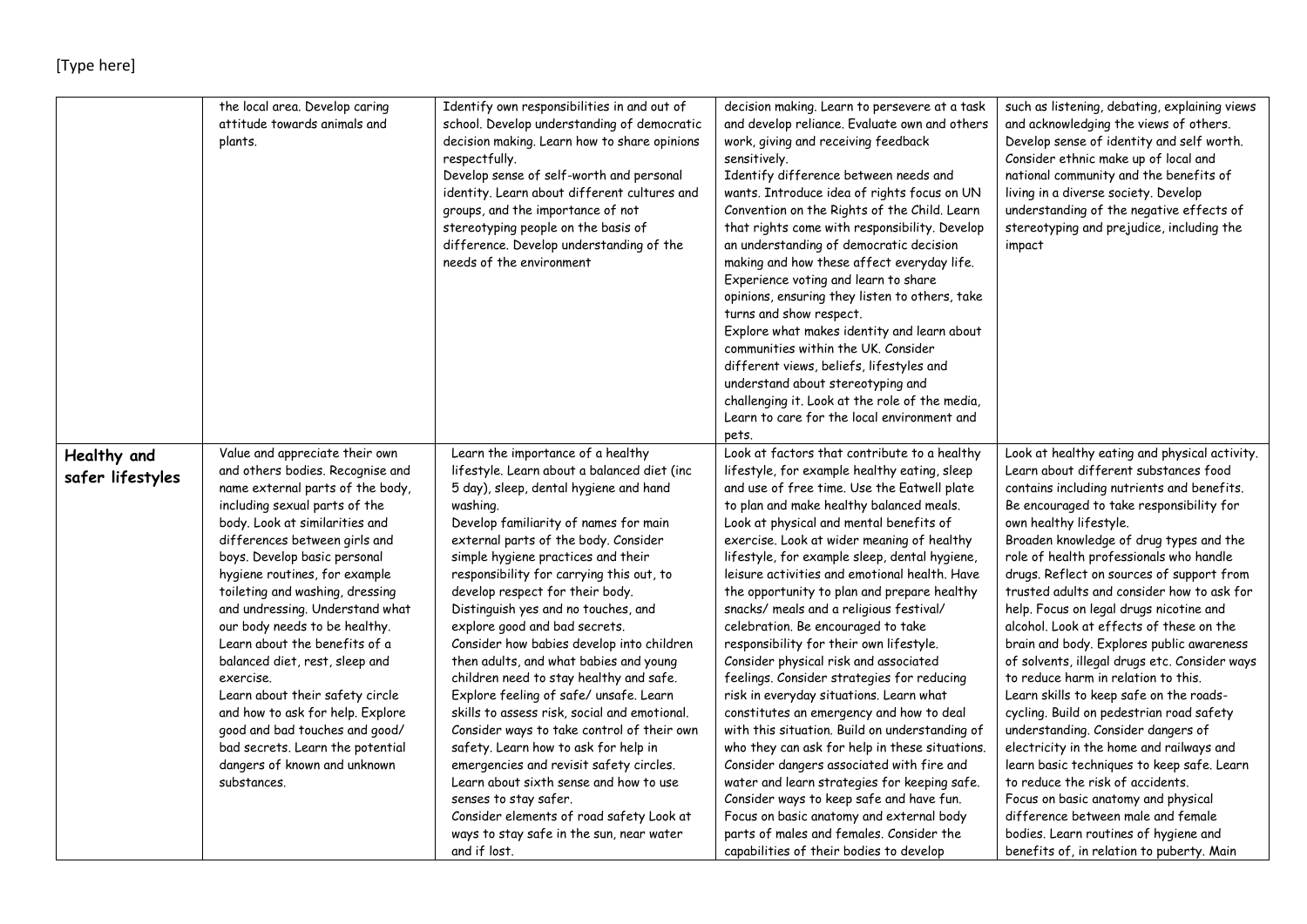## [Type here]

|                                          |                                                                                                                                           | Focus on safety of medicines and<br>household substances. Look at positive use<br>of medicines to health professionals.                                                                                                                                                                                                                                                                                                                                                                                                                                                                                                                                | respect for themselves and others. Develop<br>understanding of personal hygiene further.<br>Describe the difference between yes and no<br>touches, and good and bad secrets.<br>Demonstrate that they can use their voice<br>and body language to keep safe. Consider<br>what it means to be a 'grown up', and the<br>responsibilities of parents and carers.<br>Broaden knowledge of drug types and how<br>they enter the bloodstream. Develop<br>understanding of safety rules with medicines.<br>Focus on recreational drugs nicotine and<br>alcohol, considering the effects.                                                                                           | themes of body knowledge, functions,<br>awareness and image. Focus on sexual<br>intercourse and the human life cycle.<br>Explore the meaning of love and consider<br>the responsibility of caring for self and<br>others, the need for trust and love in<br>marriage and established relationships.<br>Discuss parenting choices and the use of<br>contraception. Identify people they trust<br>and their support network. Identify yes and<br>no touches and when to tell. Understand<br>rules of personal boundaries.                                                                                                                                       |
|------------------------------------------|-------------------------------------------------------------------------------------------------------------------------------------------|--------------------------------------------------------------------------------------------------------------------------------------------------------------------------------------------------------------------------------------------------------------------------------------------------------------------------------------------------------------------------------------------------------------------------------------------------------------------------------------------------------------------------------------------------------------------------------------------------------------------------------------------------------|-----------------------------------------------------------------------------------------------------------------------------------------------------------------------------------------------------------------------------------------------------------------------------------------------------------------------------------------------------------------------------------------------------------------------------------------------------------------------------------------------------------------------------------------------------------------------------------------------------------------------------------------------------------------------------|---------------------------------------------------------------------------------------------------------------------------------------------------------------------------------------------------------------------------------------------------------------------------------------------------------------------------------------------------------------------------------------------------------------------------------------------------------------------------------------------------------------------------------------------------------------------------------------------------------------------------------------------------------------|
| Economic well<br>being                   |                                                                                                                                           | Understand what money is and where it<br>comes from. Explore difference of need<br>and wants, and the choices of spending<br>money. Learn to plan and save money for<br>later use. Explore what charity is and<br>does.                                                                                                                                                                                                                                                                                                                                                                                                                                | Understand the importance of money in our<br>lives and where it might come from, how we<br>earn it etc. Increase understanding of<br>difference between needs and wants. Learn<br>to plan and save money for later use.<br>Understand how our spending can impact the<br>community and beyond. Consider what<br>poverty is.                                                                                                                                                                                                                                                                                                                                                 | Find out about earning money and how this<br>supports the community. Deepen<br>understanding of wants and desires.<br>Explore spending, saving, risk taking and<br>debt. Look at world trade and consider<br>poverty in the UK and wider world. Have<br>experience of managing money.                                                                                                                                                                                                                                                                                                                                                                         |
| E-safety linked<br>to ICT<br>progression | Most children will:<br>*with support, select appropriate<br>websites/games<br>*be able to say who they would tell<br>if they were worried | Year 1<br>Most children will:<br>*understand information can be personal<br>*Recognise what kind of information should<br>be kept personal<br>* be able to say who they would tell if they<br>were worried and why they would need to tell<br>Year 2<br>Most children will:<br>*Understand information can be personal and<br>can choose who they share it with<br>*Recognise what kind of information should<br>be kept personal, and can verbalise potential<br>risks of using online services<br>*Communicate respectfully using digital<br>devices<br>* be able to say who they would tell if they<br>were worried and why they would need to tell | Year 3<br>Most children will:<br>*be able to review their online activity<br>*maintain and amend online profiles, with<br>support<br>*understand the importance of keeping<br>personal details safe, and the risks the online<br>world represents<br>*conduct themselves respectfully when<br>communicating online<br>*Communicate respectfully when online<br>*Understand if permission is needed to<br>access or share content<br>Year 4<br>Continued from YR3<br>Most children will:<br>*Identify a range of potential online risks<br>*Identify a range of ways of reporting and<br>communicating concerns and risks<br>*Understand risks of attachments & web<br>links | Year 5<br>Most children will:<br>*Continue to amend and maintain online<br>identities in relation to digital footprint<br>*Communicate using a wide variety of<br>digital and online devices<br>*Use online communities safely and<br>respectfully<br>*With support, consider and use security<br>settings on digital devices<br>Year 6<br>Most children will:<br>*Consider validity of online content when<br>using search engines<br>*Understand and use safe search engines<br>for content<br>*Understand privacy and respect copyright<br>*Recognise a range of potential online risks,<br>including contact and content, and know how<br>to seek support |